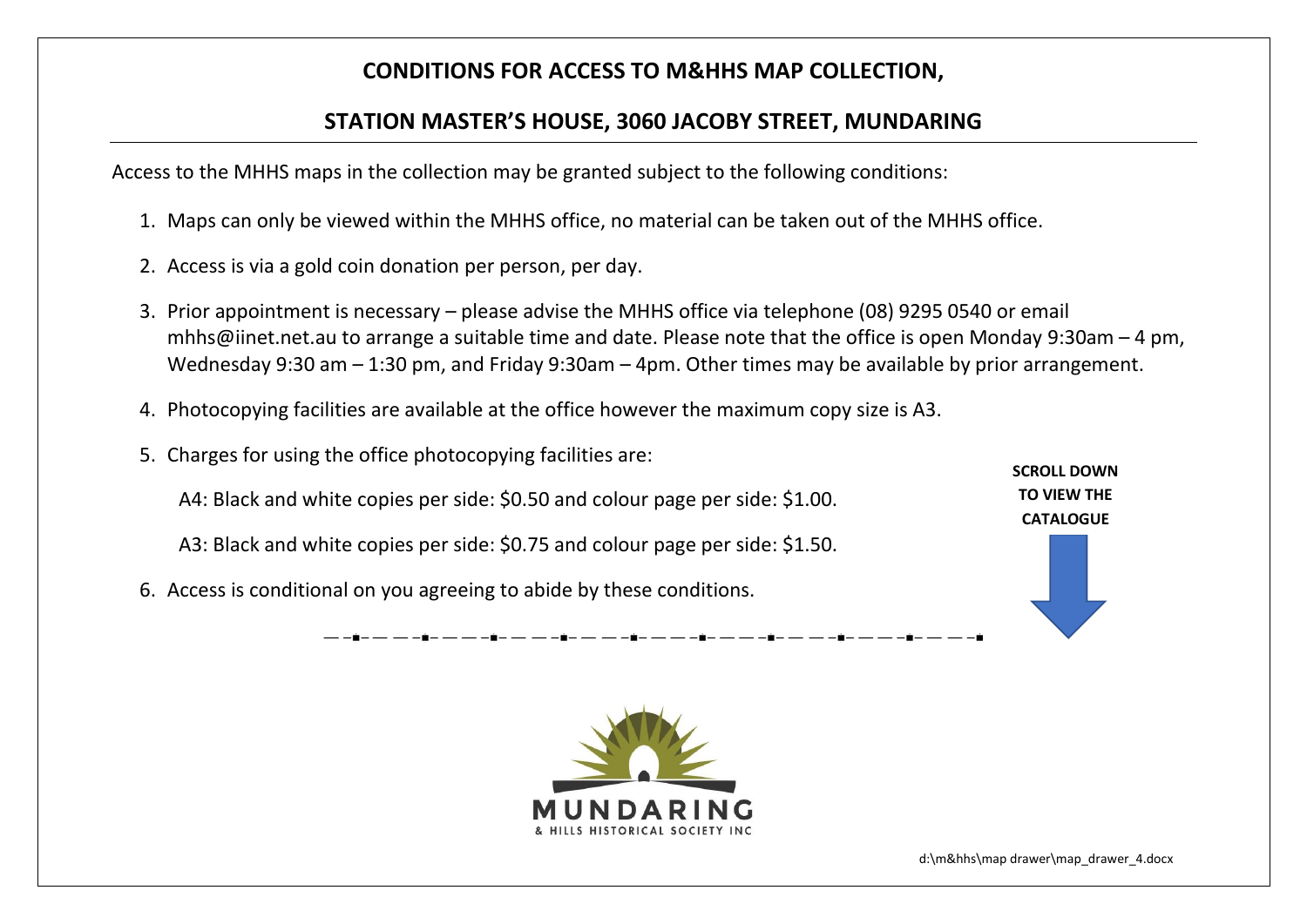| <b>Drawer number: 1</b>       |                          |                               |               |                          |                      |
|-------------------------------|--------------------------|-------------------------------|---------------|--------------------------|----------------------|
| Map title/coverage            | <b>Series / Scale</b>    | Type (contour/cadastral/road) | Size in cms   | <b>Date</b>              | <b>Accession No.</b> |
| Golden Mile                   | 20 chains to 1"          | Cadastral / Road - Sepia      | 31 X 52.5     | 1903                     |                      |
| <b>Exploration 134</b>        | Eye Sketch               | Cadastral B & W               | 65 X 43.5     | 1829                     |                      |
| <b>WA Colonial Office</b>     | $E.M.69.1 = 1$ Degree    | Contour B & W                 | 64 X 62       | 1833                     |                      |
| <b>WA Colonial Office</b>     | E.M 1-70                 | Cadastral Sepia               | 67 X 55.5     | $\overline{\phantom{a}}$ |                      |
| J 3- Perth (Aeronautical)     | $\blacksquare$           | <b>Contour Coloured</b>       | 80 X 55       | 1950                     |                      |
| Dept. off Land Administration | $\overline{\phantom{a}}$ | Looks like a ' Google Earth'  | 77 X 78       | 1990                     |                      |
| Metro Street Map Sheet 2      | 1.20000                  | <b>Cadastral Coloured</b>     | 81.5 X 85.5   | 1989                     |                      |
| Metro Street Map Sheet 4      | 1.20000                  | Cadastral Coloured            | 83 X 86       | 1989                     |                      |
| Metro Street Map Sheet 12     | 1.20000                  | Cadastral B & W               | 83.50 X86     | 1991                     |                      |
| Map of WA                     | $\blacksquare$           | Cadastral Coloured            | 64 X 91       | 1897                     |                      |
| Mundaring (3)                 | 1" to mile               | <b>Contour Coloured</b>       | 84.50 X 63.50 | 1942                     |                      |
| Mundaring (3)                 | 1" to mile               | Contour B & W (photocopy)     | 90 X 62       | 1942                     |                      |
| Rockingham to Moore River     | Large Scale              | Cadastral B & W               | 100 X 67.50   | $\overline{\phantom{a}}$ |                      |
| Mundaring Cemetery Plan       |                          |                               |               | 2002                     |                      |
|                               |                          |                               |               |                          |                      |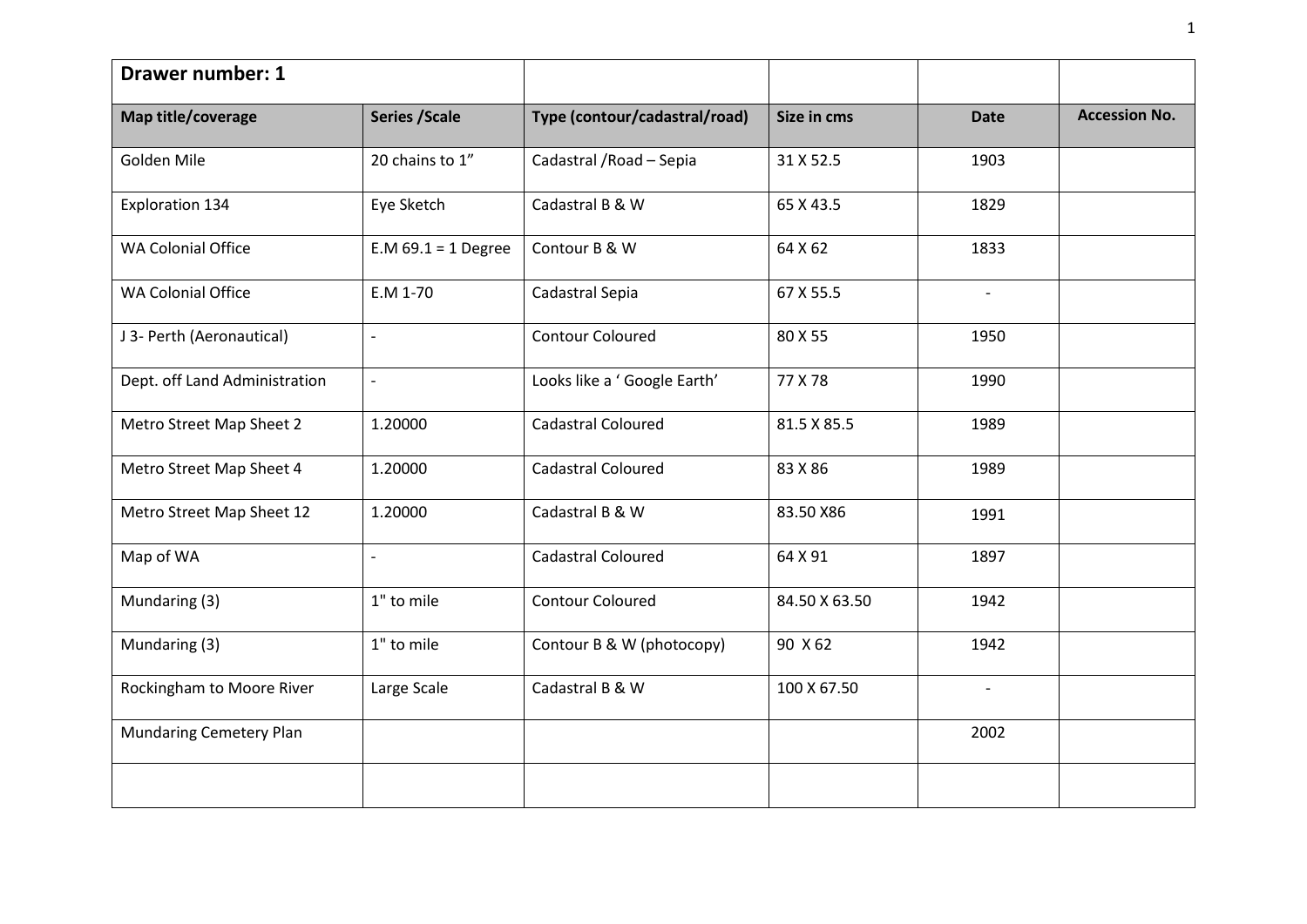| <b>Drawer number: 2</b>         |                       |                               |             |                          |                      |
|---------------------------------|-----------------------|-------------------------------|-------------|--------------------------|----------------------|
| Map title/coverage              | <b>Series / Scale</b> | Type (contour/cadastral/road) | Size in cms | <b>Date</b>              | <b>Accession No.</b> |
| Greenmount-Lots 338 - 336       | Chains                | Cadastral B&W                 | 59 X 46     | 1920                     |                      |
| Darlington - Pictorial          | Chains                | Coloured- 'The Pines Store'   | 43.50 X 61  | 1998                     |                      |
| <b>Blackboy Hill Estate</b>     | Chains                | Part of Swan Loc. 16 - B&W    | 69 X 47     | $\overline{\phantom{a}}$ |                      |
| Greenmount (2) + Letter         | Chains 0-60           | Cadastral/Contour - B& W      | 68 X59.50   | 1995                     |                      |
| Talbot/Malahide Estates         | Miles?                | Cadastral/Contour - B& W      | 81 X 51     | 1910                     |                      |
| Parkerville Townsite - SF NO 50 | Miles?                | Cadastral - B & W             | 80 X 60     | $\sim$                   |                      |
| Darlington - Swan 140           | Miles?                | Cadastral - B & W             | 93.50 X 60  | 1885                     |                      |
| Wooroloo Cemetery               | Miles?                | Cadastral - B & W             | 91 X 64     | 1980                     |                      |
| <b>Hillsden Estate</b>          | Miles?                | Cadastral - B & W             | 98 X 59.50  | 1913                     |                      |
| Engine/Carriages Darlington     | Miles?                | Photo - B & W                 | 99.50 X 69  | $\overline{\phantom{a}}$ |                      |
| <b>Darlington Hall</b>          | Miles?                | Photo - B & W                 | 104 X 77    | $\overline{\phantom{a}}$ |                      |
| Parkerville Roll of Honour-WW1  | Miles?                | Photo/Text - Sepia            | 117 X 83.50 | $\sim$                   |                      |
|                                 |                       |                               |             |                          |                      |
|                                 |                       |                               |             |                          |                      |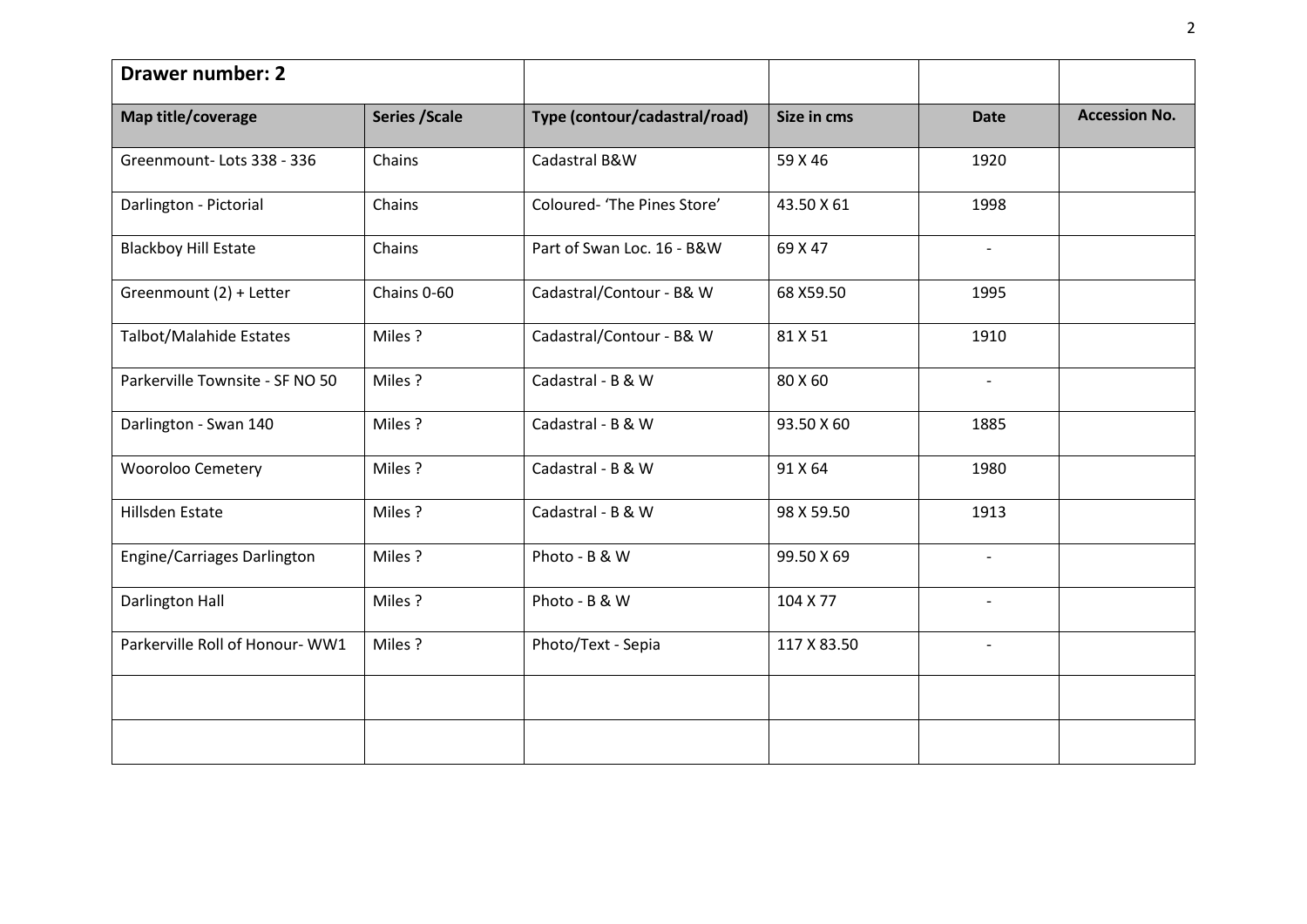| <b>Drawer number: 3</b>              |                       |                               |                |                   |                      |
|--------------------------------------|-----------------------|-------------------------------|----------------|-------------------|----------------------|
| Map title/coverage                   | <b>Series / Scale</b> | Type (contour/cadastral/road) | Size in cms    | <b>Date</b>       | <b>Accession No.</b> |
| Chidlow's Well                       | Chidlow's Well        | Chidlow's Well                | Chidlow's Well |                   |                      |
| State Forest No.7 - SWA 273          |                       | Chidlow's Well                | 70 x 47        | 1863-1907         |                      |
| <b>Mundaring Townsite</b>            | in chains             | Chidlow's Well                | 53.50 x 43     | $---$             |                      |
| Lion Mill Townsite                   | in chains             | Cadastral + Contour           | 69.50 x 59.50  | 1903              |                      |
| Lion Mill Townsite (Laminated)       | in chains             | Cadastral + Contour           | 63 x 43        | 1903              |                      |
| Beechina Townsite (3)                | in chains             | Cadastral (Loc.25476)         | 54 x 60        | 1932              |                      |
| Sawyers Valley Townsite 1398<br>(3)  | in chains             | Cadastral + Contour           | 59.50 x 67     | 7/2/1998 1398 (3) |                      |
| Sawyers Valley Townsite 1398<br>(5)  | in chains             | Cadastral + Contour           | 63 x 59.50     | 1998 (5)          |                      |
| Sawyers Valley Townsite 6203<br>(3)  | in chains             | Cadastral + Contour           | 71.50 x 59.50  | 6203 (3) 1997     |                      |
| Smith's Mill                         |                       | Cadastral + Contour           | 60 x 69.50     | 1997              |                      |
| Smith's Mill (Laminated)             |                       | Cadastral + Contour           | 60 x 70        | 1997              |                      |
| Chidlow's Well (Laminated)           | in chains             | Cadastral                     | 76 x 59.50     | 6/06/1907         |                      |
| Chidlow's Well (un-laminated)<br>(2) | in chains             | Cadastral                     | 76 x 60        | 6/06/1907         |                      |
| Glen Forrest (Laminated) (2)         | in chains             | Cadastral                     | 80 x 56        | 22/05/1912        |                      |
| Mundaring Weir - Swan 193            | Not to scale          | Cadastral + Contour           | 84 x 59        | 1878-1896         |                      |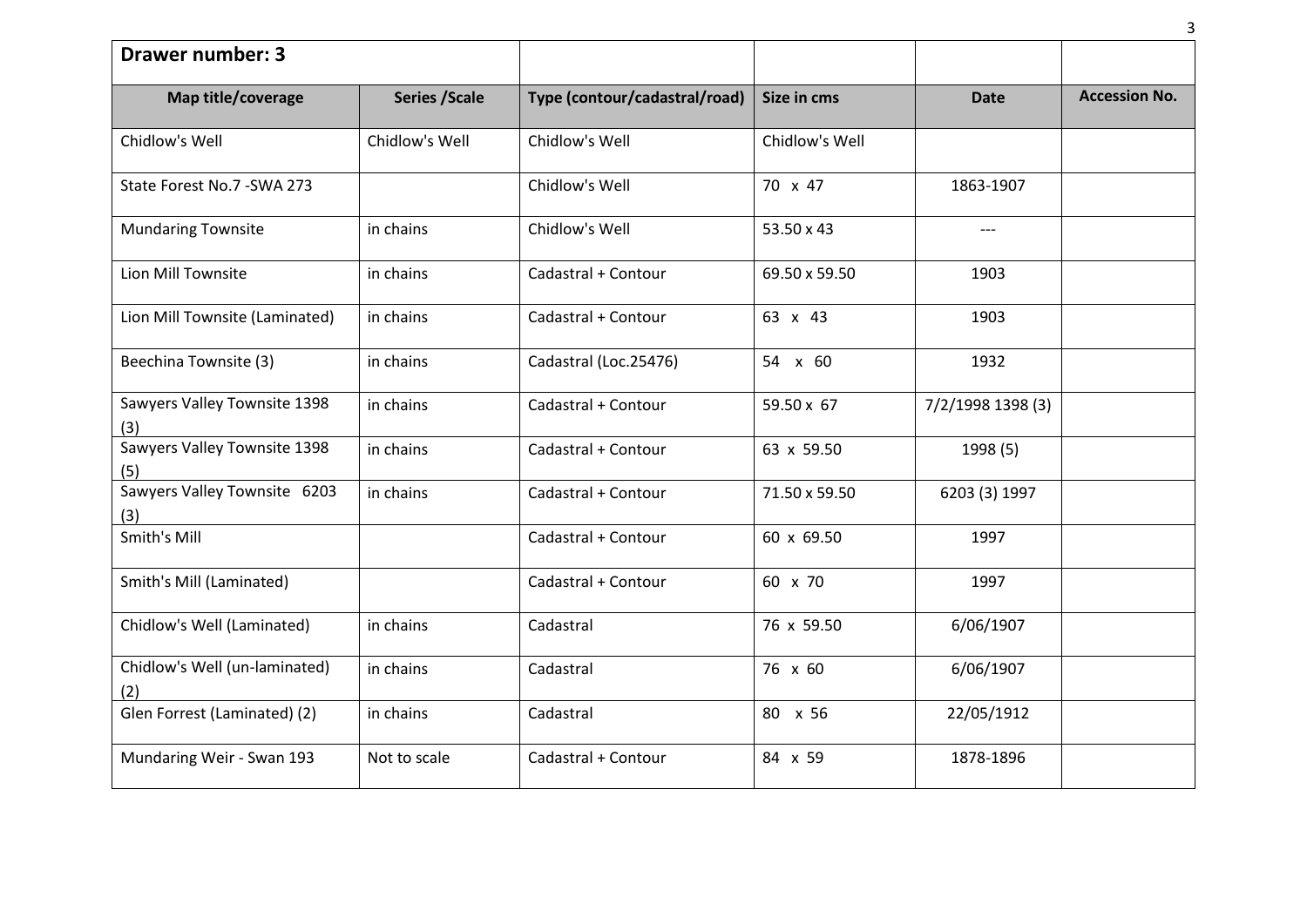| <b>Drawer number: 3</b>                  | (continued)           |                               |             |             |                      |
|------------------------------------------|-----------------------|-------------------------------|-------------|-------------|----------------------|
| Map title/coverage                       | <b>Series / Scale</b> | Type (contour/cadastral/road) | Size in cms | <b>Date</b> | <b>Accession No.</b> |
| Parkerville Townsite                     | 4 chains to one inch  | Cadastral + Contour           | 91 x 59.50  | 19/03/1905  |                      |
| Parkerville Further Sub.Div. (2)         | in chains             | Cadastral + Contour           | 91 x 59.50  |             |                      |
| Parkerville Eastern Railway<br>Deviation | in chains             | Cadastral + Contour           | 91 x 59.50  | 4/7/1895    |                      |
| <b>Chidlow Townsite</b>                  | in chains             | Cadastral + Contour           | 94 x 63     | 17/06/1946  |                      |
| <b>Swan 144</b>                          | no scale              | Cadastral + Contour           | 94 x 59     | 19/01/1987  |                      |
| Parkerville (Laminated)                  | 4 chains to one inch  | Cadastral                     | 110 x 65    |             |                      |
| Parkerville                              | 4 chains to one inch  | Cadastral                     | 95<br>x 61  | 1902        |                      |
| Lion Mill Townsite                       | in chains             | Cadastral + Contour           | 99<br>x 69  | 9/04/1923   |                      |
| Parkerville                              | 4 chains to one inch  | Cadastral + Contour           | 112 x 79    |             |                      |
|                                          |                       |                               |             |             |                      |
|                                          |                       |                               |             |             |                      |
|                                          |                       |                               |             |             |                      |
|                                          |                       |                               |             |             |                      |
|                                          |                       |                               |             |             |                      |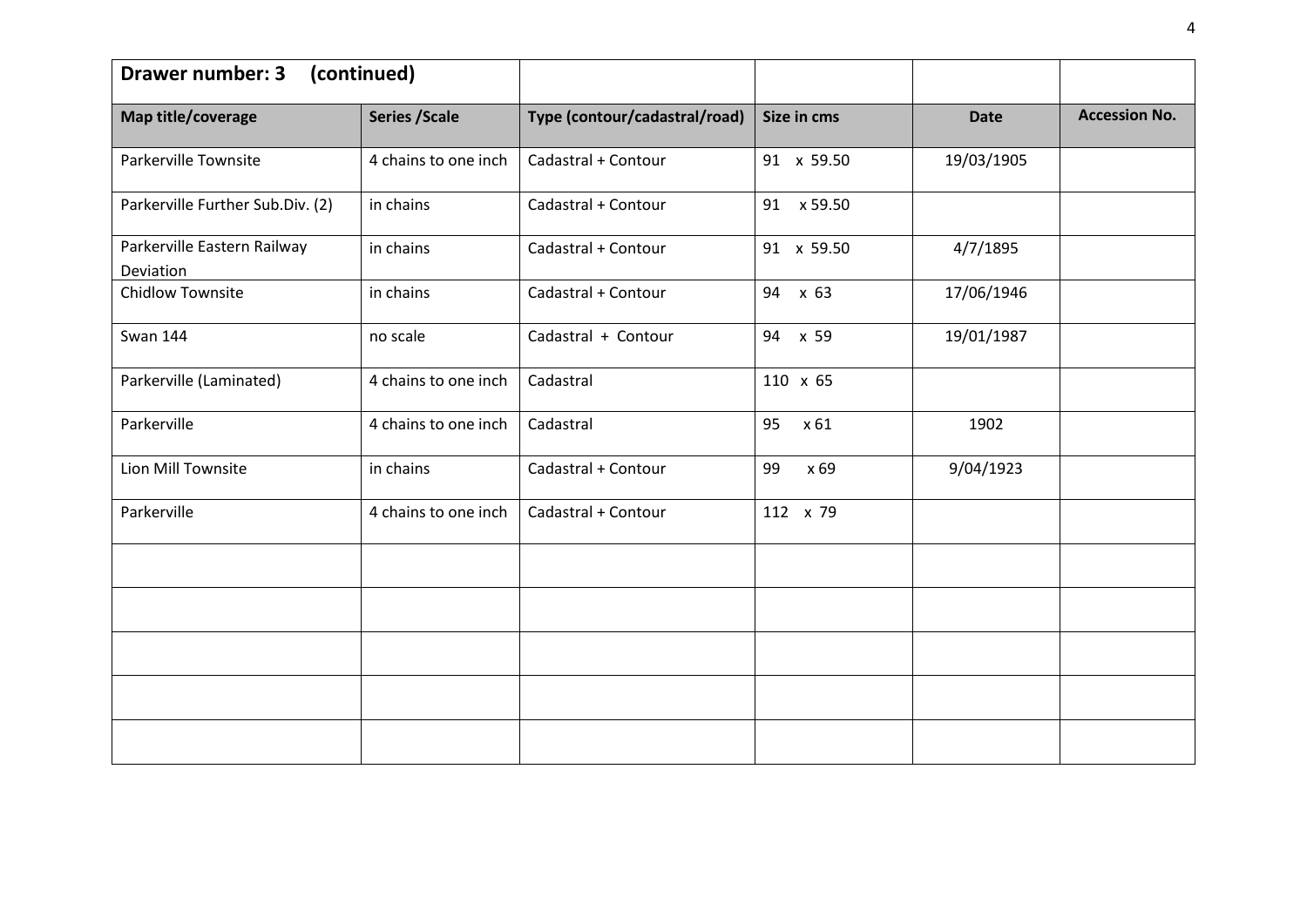| <b>Drawer number: 4</b>              |                       |                                   |             |             |                      |
|--------------------------------------|-----------------------|-----------------------------------|-------------|-------------|----------------------|
| Map title/coverage                   | <b>Series / Scale</b> | Type (contour/cadastral/road)     | Size in cms | <b>Date</b> | <b>Accession No.</b> |
| Jarrahdale and Yaganing              | kilometres            | <b>Contour Coloured</b>           | 105 x 73    | Oct. 2001   |                      |
| <b>Luptons and Youraling</b>         | kilometres            | <b>Contour Coloured</b>           | 105 x 73    | Oct. 2001   |                      |
| Jacoby Park (FD1369 (2)              | chains                | White/Contour                     | 103 x 84.50 | 20.9.1972   |                      |
| Mundaring                            | kilometres            | Colour/Contour and Cadastral      | 99.50 x 71  | Dec. 1989   |                      |
| Mundaring                            | kilometres and miles  | Colour/Contour and Cadastral      | 99 x 70.50  | Jul-79      |                      |
| <b>Mundaring SE</b>                  |                       | Sepia - Contour and Cadastral     | 71.70       | Aug-79      |                      |
| Pickering Brook National Park        | kilometres            | Colour - Contour and<br>Cadastral | 54 x 80     | II.9.2003   |                      |
| <b>Canning National Park</b>         | kilometres            | Colour - Contour and<br>Cadastral | 52 x 80     | II.9.2003   |                      |
| Canning National Park (2)            | kilometres            | Colour - Contour and<br>Cadastral | 51 x 65     | $Jul-03$    |                      |
| Pickering Brook National Park<br>(2) | kilometres            | Colour - Contour and<br>Cadastral | 53 x 66.50  | $Jul-03$    |                      |
|                                      |                       |                                   |             |             |                      |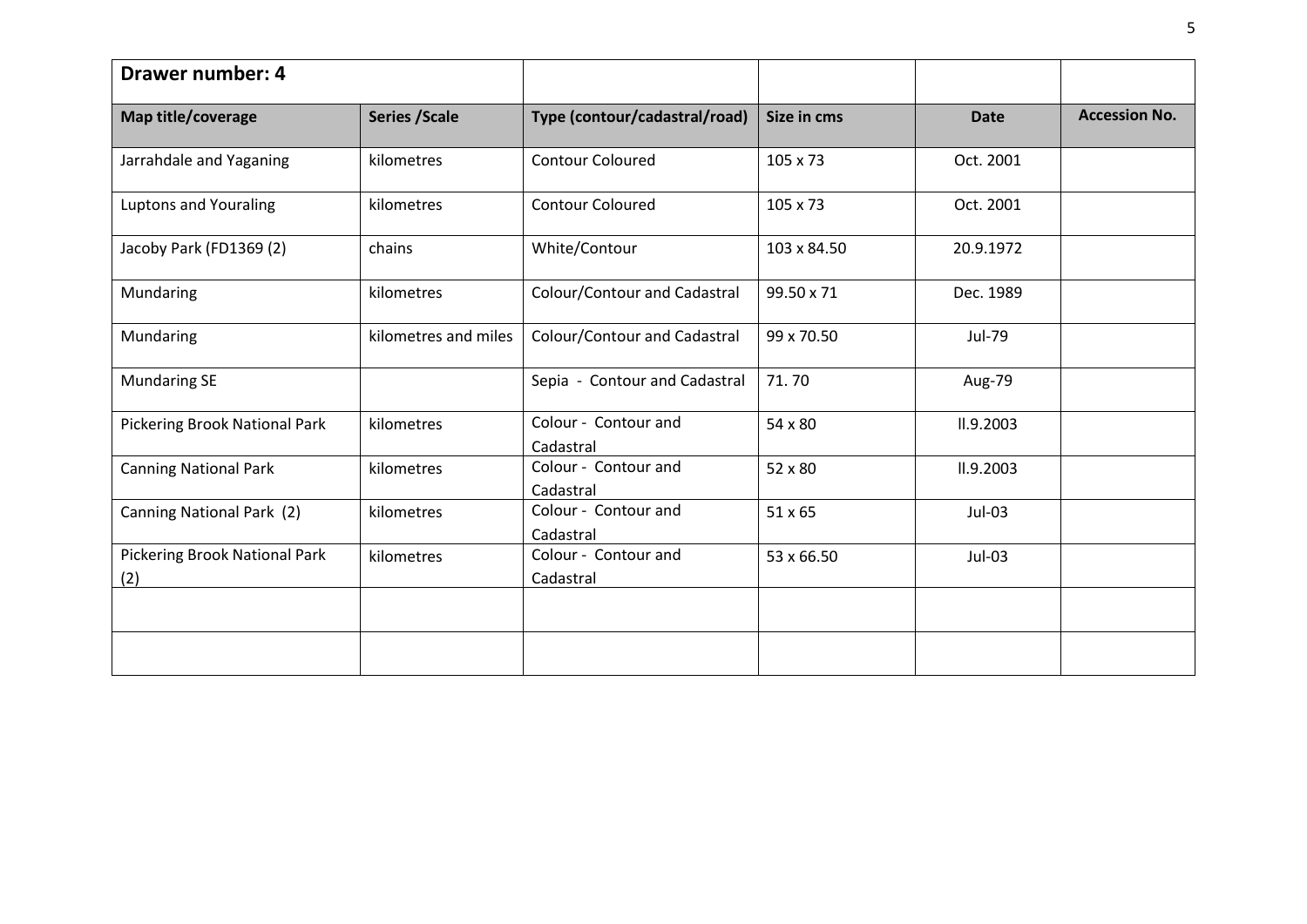| <b>Drawer number: 5</b>                                    | <b>AERIAL PHOTOGRAPHS</b> |                               |             |             |                      |
|------------------------------------------------------------|---------------------------|-------------------------------|-------------|-------------|----------------------|
| Map title/coverage                                         | <b>Series / Scale</b>     | Type (contour/cadastral/road) | Size in cms | <b>Date</b> | <b>Accession No.</b> |
| Aerial Map - Chidlow + neg                                 |                           | B/W Cadastral (15348)         | 17 x 23.5   | 1942        |                      |
| Aerial Map - Chidlow + neg                                 |                           | B/W Cadastral (15349)         | 17 x 23.5   | Jan 1942    |                      |
| Aerial Map -Mundaring area +<br>neg                        |                           | B/W Cadastral (15550)         | 17 x 23.5   | Jan 1942    |                      |
| Aerial Map -Mundaring area +<br>neg                        |                           | B/W Cadastral (15551)         | 17 x 23.5   | Jan 1942    |                      |
| Aerial Map -Mundaring area +<br>Parkerville + neg          |                           | B/W Cadastral (15557)         | 17 x 23.5   | Jan 1942    |                      |
| Aerial Map -Mundaring area +<br>Parkerville + neg          |                           | B/W Cadastral (15558)         | 17 x 23.5   | Jan 1942    |                      |
| Aerial Map -Mundaring area +<br>Stoneville + neg           |                           | B/W Cadastral (15560)         | 17 x 23.5   | Jan 1942    |                      |
| Aerial Map -Mundaring area +<br>Stoneville + neg           |                           | B/W Cadastral (15561)         | 17 x 23.5   | Jan 1942    |                      |
| Aerial Map -Mundaring area + Mt<br>Helena + neg            |                           | B/W Cadastral (15564)         | 17 x 23.5   | Jan 1942    |                      |
| Aerial Map -Mundaring area + Mt<br>Helena + neg            |                           | B/W Cadastral (15565)         | 17 x 23.5   | Jan 1942    |                      |
| Aerial Map -Mundaring area +<br>GWS Pipeline Track + neg   |                           | B/W Cadastral (15680)         | 17 x 23.5   | Jan 1942    |                      |
| Aerial Map -Mundaring area +<br>Sawyers Valley + neg       |                           | B/W Cadastral (15688)         | 17 x 23.5   | Jan 1942    |                      |
| Aerial Map -Mundaring area +<br>Railway line to Weir + neg |                           | B/W Cadastral (15690)         | 17 x 23.5   | Jan 1942    |                      |
| Aerial Map -Mundaring area +<br>Railway line to Weir + neg |                           | B/W Cadastral (15692)         | 17 x 23.5   | Jan 1942    |                      |
| Aerial Map -Mundaring area +<br>Railway line to Weir + neg |                           | B/W Cadastral (15694)         | 17 x 23.5   | Jan 1942    |                      |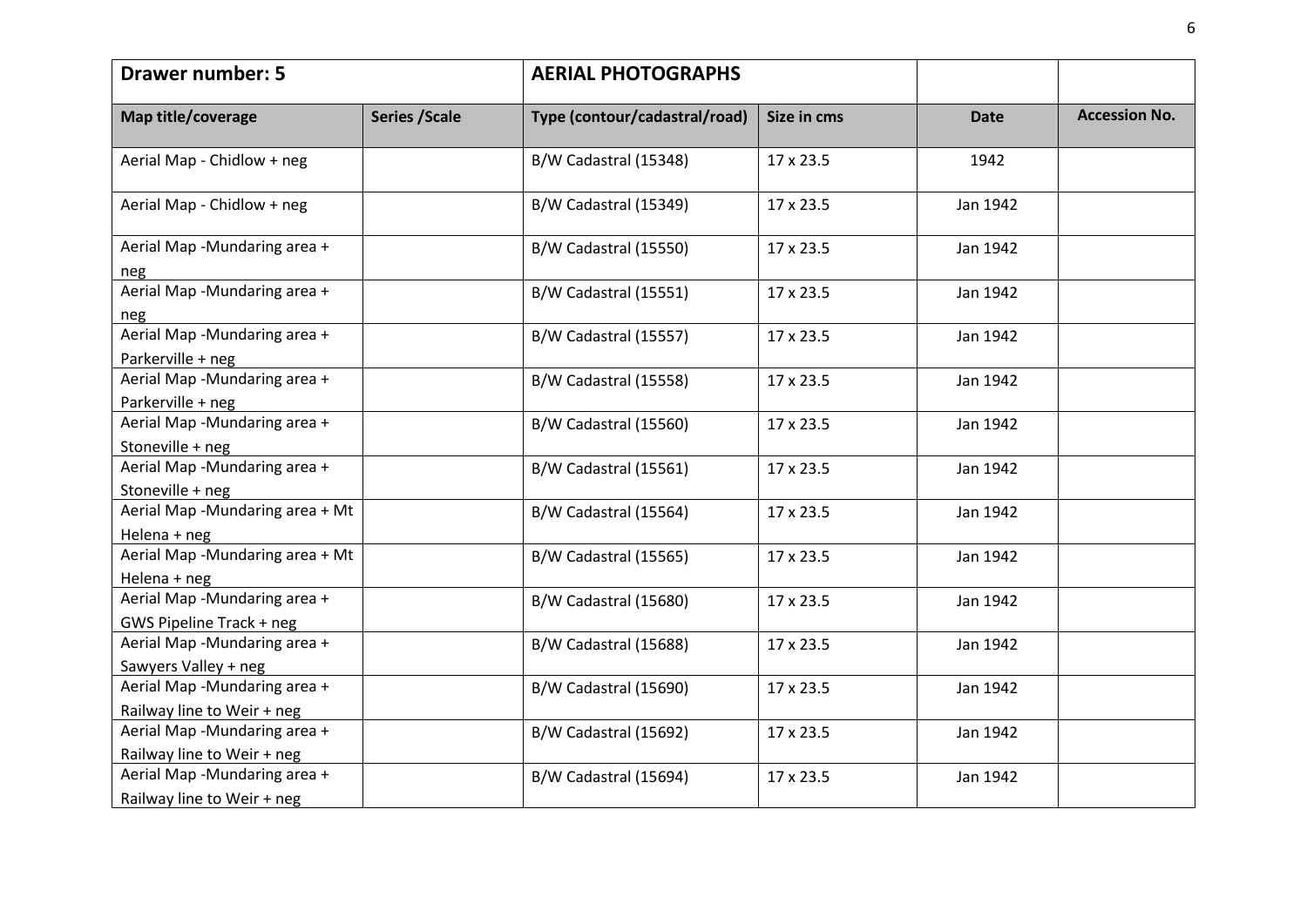| <b>Drawer number: 5</b>              | (continued)              | <b>AERIAL PHOTOGRAPHS</b>     |             |                          |                      |
|--------------------------------------|--------------------------|-------------------------------|-------------|--------------------------|----------------------|
| Map title/coverage                   | <b>Series / Scale</b>    | Type (contour/cadastral/road) | Size in cms | <b>Date</b>              | <b>Accession No.</b> |
| Mundaring Weir (2)                   |                          | $B/W +$ coloured              | 56 x 39     | $\overline{\phantom{a}}$ |                      |
| Mt Helena                            | 1:4850 approx.           | B/W                           | 45 x 58     | Jan 1942                 |                      |
| Swan View                            |                          | B/W                           | 45 x 58     | Jan 1942                 |                      |
| Mundaring Area, Parkerville          | 1:4850 approx.           | 15558 Enlarged                | 48.5 x 58.5 | Jan 1942                 |                      |
| Unknown area                         | 1:2                      | <b>B/W Cadastral</b>          | 57 x 53     | $\mathbf{P}$             |                      |
| Mundaring                            | 1:4850 approx.           | B/W Cadastral (15693)         | 49 x 63.5   | Jan 1942                 |                      |
| Aerial Map - Stoneville              | 1:4850                   | <b>B/W Cadastral</b>          | 49 x 61     | Jan 1942                 |                      |
| Malmalling Paddock Plan (Army)       | $\overline{\phantom{a}}$ | B/W Contour/Cadastral         | 86 x 45.5   | 1941                     |                      |
| Unknown Area                         | $\overline{\phantom{a}}$ | <b>B/W Cadastral</b>          | 57.5 x 84   | $\overline{\phantom{a}}$ |                      |
| Darlington, Greenmount, Swan<br>View | $\overline{\phantom{a}}$ | Coloured - Contour/Cadastral  | 89 x 65     | 1990s                    |                      |
| Unknown Area                         | 1:5000                   | B/W - Contour                 | 71.5 x 73   | 3/1/1985                 |                      |
|                                      |                          |                               |             |                          |                      |
|                                      |                          |                               |             |                          |                      |
|                                      |                          |                               |             |                          |                      |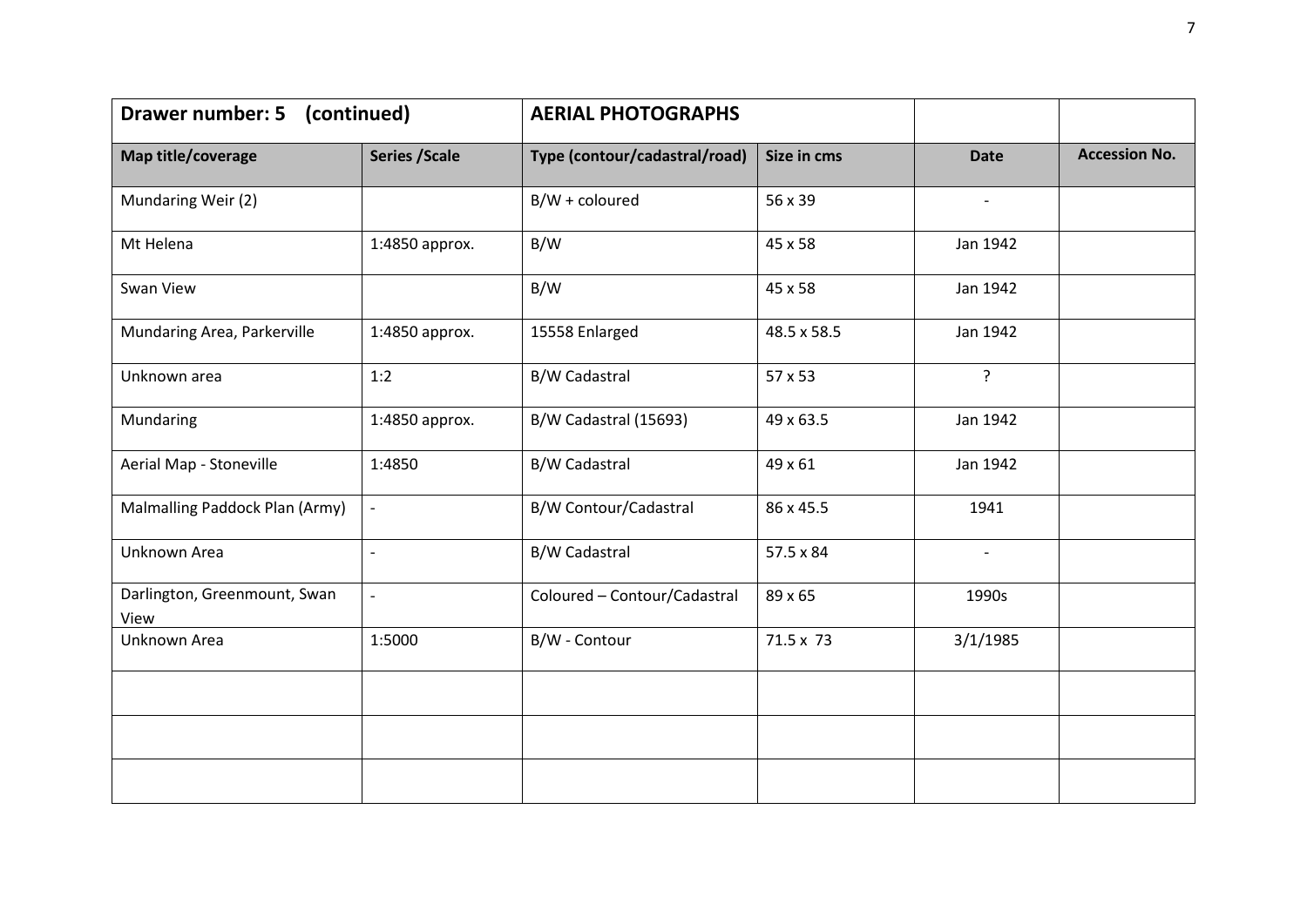| <b>Drawer number: 6</b>     |                          |                                          |             |                          |                      |
|-----------------------------|--------------------------|------------------------------------------|-------------|--------------------------|----------------------|
| Map title/coverage          | <b>Series / Scale</b>    | Type (contour/cadastral/road)            | Size in cms | <b>Date</b>              | <b>Accession No.</b> |
| Shire of Mundaring          | 0 - 15 Klms              | <b>B/W Cadastral</b>                     | 84 x 59     | $\overline{\phantom{a}}$ |                      |
| Jane Brook Catchment Area   | $\overline{\phantom{a}}$ | Coloured - Photos/Map                    | 60 x 84.5   | 1998-2000                |                      |
| Darlington (2)              | 2 - 180 metres           | Coloured - Aerial Photograph             | 86 x 63     | $\overline{\phantom{a}}$ |                      |
| Jane Brook Catchment Area   | 1:25                     | Coloured - Cadastral                     | 100 x 57.5  |                          |                      |
| Mundaring                   | $\sim$                   | Coloured - Cadastral                     | 108 x 53    | $\overline{\phantom{a}}$ |                      |
| Jane Brook Land Use         | 0 - 12 Klms              | Coloured - Cadastral                     | 113 x 80    | $\overline{\phantom{a}}$ |                      |
| Parkerville                 | 0 - 2000 Klms            | B/W Cadastral                            | 119 x 79    |                          |                      |
| Darlington/Glen Forrest (2) | 0 - 4500 metres          | Coloured - Cadastral (Trek the<br>Trail) | 122 x 74    | 2006                     |                      |
| Beechina/Chidlow - Ash Road | $\overline{\phantom{a}}$ | Coloured - Contour/Cadastral             | 118.5 x 86  | $\overline{\phantom{a}}$ |                      |
|                             |                          |                                          |             |                          |                      |
|                             |                          |                                          |             |                          |                      |
|                             |                          |                                          |             |                          |                      |
|                             |                          |                                          |             |                          |                      |
|                             |                          |                                          |             |                          |                      |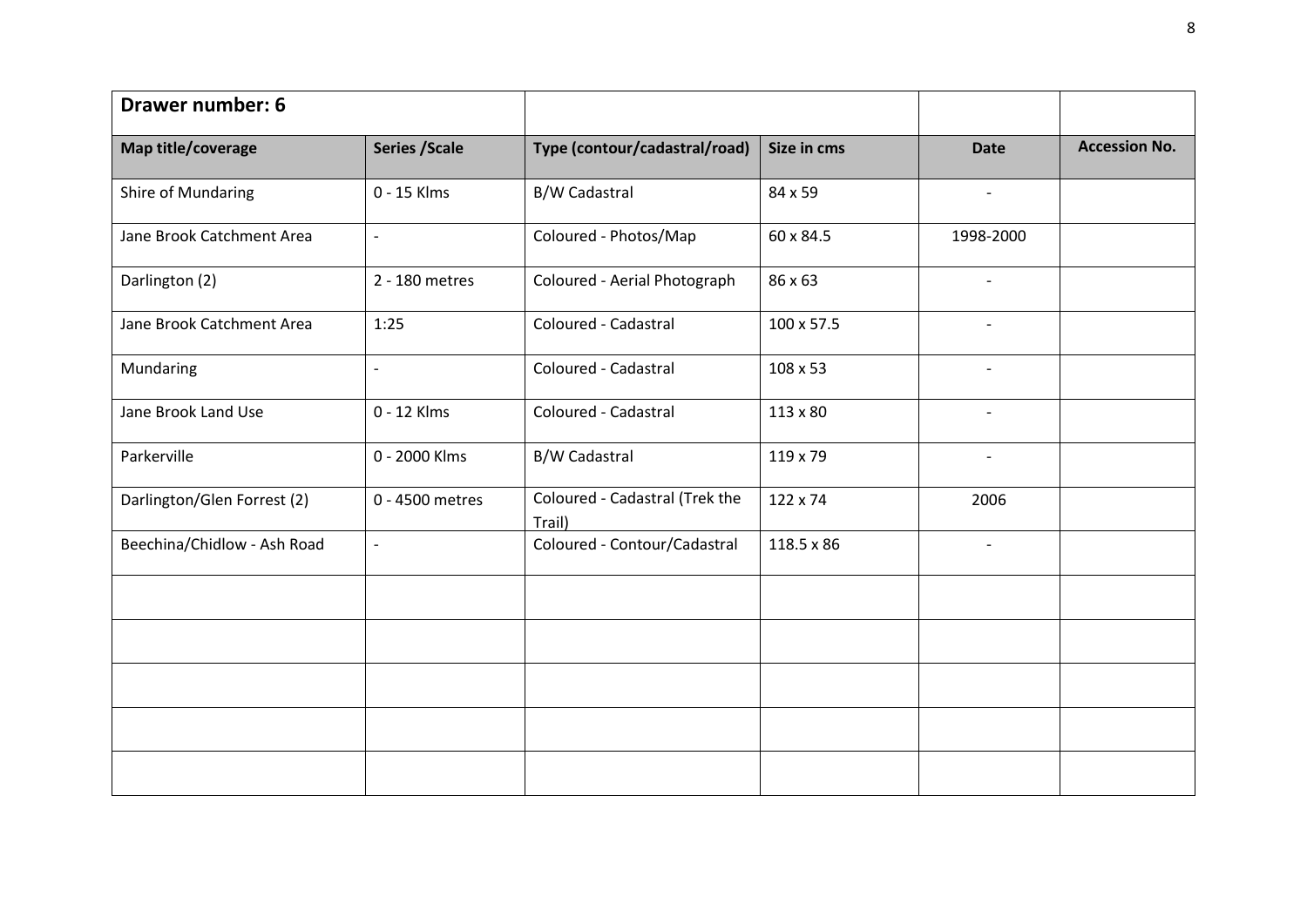| <b>Drawer number: 7</b>                       |                       | <b>MALMALLING &amp; OTHERS</b>      |             |                          |                      |
|-----------------------------------------------|-----------------------|-------------------------------------|-------------|--------------------------|----------------------|
| Map title/coverage                            | <b>Series / Scale</b> | Type (contour/cadastral/road)       | Size in cms | <b>Date</b>              | <b>Accession No.</b> |
| Folder containing laminated                   |                       |                                     |             |                          |                      |
| photos of Malmalling                          |                       |                                     |             |                          |                      |
| Folder containing info on Vultee              |                       |                                     |             |                          |                      |
| A-31, A-35 Vengeance air crash                |                       |                                     |             |                          |                      |
| Map 1881 - Malmalling/Gorrie                  |                       | Coloured - Contour/Cadastral        | 21 x 29.5   | 1996                     |                      |
| Cert of Title - John Morton Craig             | 2 pages               |                                     | 29.5 x 41.5 | 12/6/1900                |                      |
| Cert of Title - Alexander Robt                | 1 page                |                                     | 29.5 x 41.5 | 1/8/1994                 |                      |
| Gorrie                                        |                       |                                     |             |                          |                      |
| Cert of Title - WA Trustee Exec               |                       |                                     | 29.5 x 41.5 | 3/5/1994                 |                      |
| Agency Co Ltd.                                |                       |                                     |             |                          |                      |
| Exp of Swan River                             | Miles                 | <b>B/W Contour</b>                  | 42 x 29.5   | <b>March 1807</b>        |                      |
| The Nyungar People                            | Klms                  | <b>B/W Contour</b>                  | 41.5 x 30   |                          |                      |
| Helena Heritage                               | Leaflet, 3 pages      |                                     | 42 x 30     | Timeline                 |                      |
| <b>CSIRO Plastic Wrap tree</b>                |                       | B/W                                 | 30 x 41     | April 1978               |                      |
| Plan of Malmalling/The Lakes                  |                       | B/W - Contour/Cadastral             | 42 x 30     | 190?                     |                      |
| Plan of part of Malmalling                    | 1:5000                | Coloured - Contour/Cadastral<br>(2) | 34 x 31     | $\overline{\phantom{a}}$ |                      |
| Plan of home paddock                          | 1:1000                | Coloured - Cadastral                | 39 x 31.5   |                          |                      |
| <b>Helena Catchment Resumption</b><br>Program |                       | B/W - Contour/Cadastral SF-13       | 42 x 29     | $\overline{\phantom{a}}$ |                      |
| Mills                                         | 1" to 1 mile          | B/W - Contour/Cadastral             | 42 x 29     | 1886 - 1896              |                      |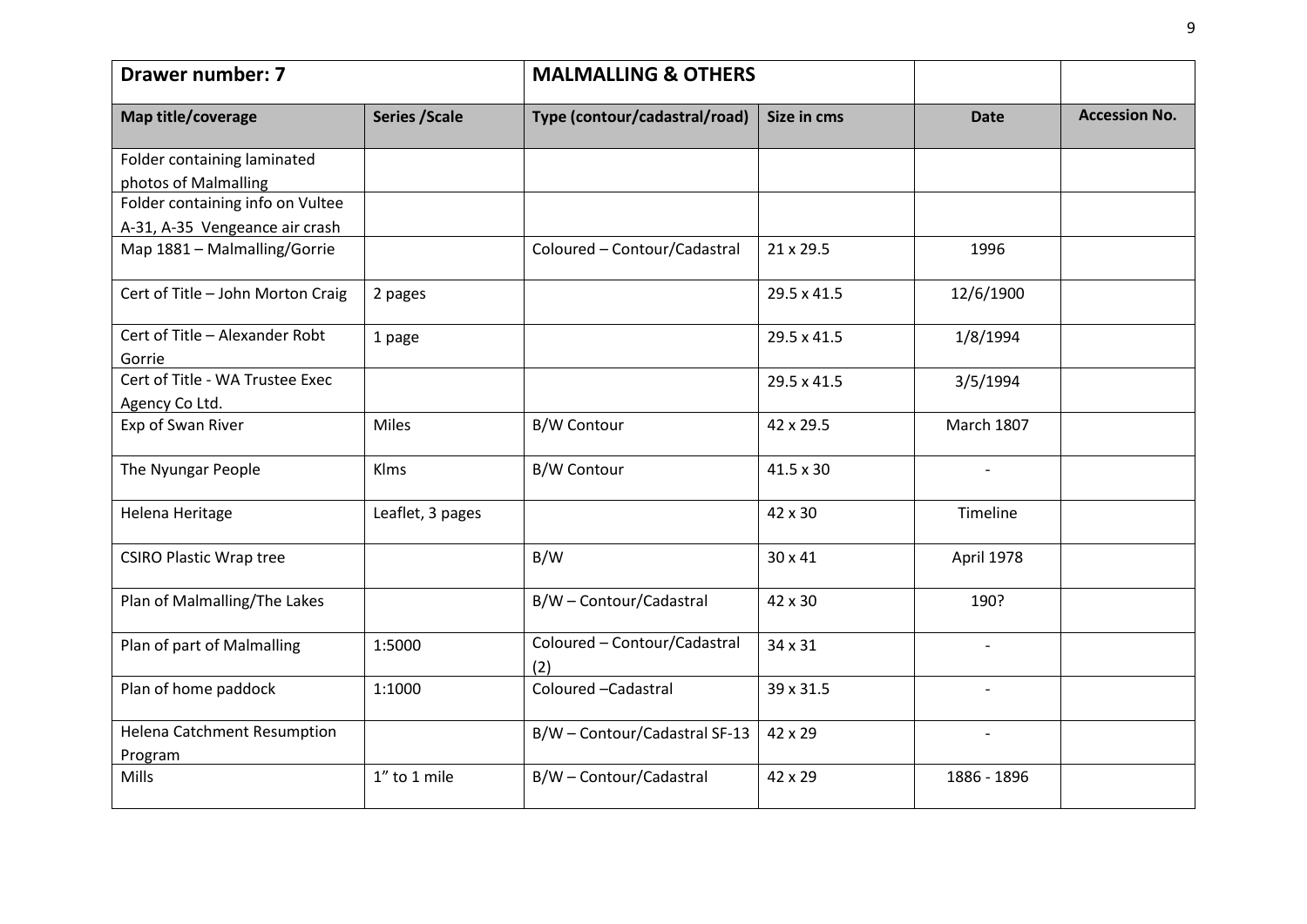| Drawer number: 7 (continued) |                       | <b>MALMALLING &amp; OTHERS</b>      |             |                          |                      |
|------------------------------|-----------------------|-------------------------------------|-------------|--------------------------|----------------------|
| Map title/coverage           | <b>Series / Scale</b> | Type (contour/cadastral/road)       | Size in cms | <b>Date</b>              | <b>Accession No.</b> |
| Mills                        | 1" to 1 mile          | B/W - Contour/Cadastral             | 42 x 29     | 1886 - 1896              |                      |
| Plan of part Smit Farm       | 1:10000               | Coloured - Contour/Cadastral<br>(2) | 45 x 42     | $\overline{\phantom{a}}$ |                      |
| Plan of Main Shed            | $\overline{a}$        | B/W - Cadastral                     | 52 x 44     |                          |                      |
| Plan of Pise House           | $\overline{a}$        | Coloured - Cadastral                | 57 x 53     | $\blacksquare$           |                      |
| <b>Malmalling Oaks</b>       | 1:25000               | Coloured - Contour/Cadastral        | 65 x 76     | $\overline{\phantom{a}}$ |                      |
| <b>Malmalling Oaks</b>       | 1:25000               | Coloured - Contour/Cadastral        | 65 x 76     | 1886                     |                      |
| <b>Malmalling Oaks</b>       | 1:25000               | Coloured - Contour/Cadastral        | 65 x 76     | Nov 1886                 |                      |
| Mt Gorrie Yetarmound Spring  | 1:25000               | Coloured - Contour/Cadastral<br>(2) | 63 x 66.5   | 15/10/1994               |                      |
| Chauncy Spring - Mt Gorrie   | 1:25000               | Coloured - Contour/Cadastral<br>(2) | 70 x 75     | 6/10/1990                |                      |
| Malmalling 1940s             |                       | Coloured - Contour/Cadastral        | 88 x64      |                          |                      |
|                              |                       |                                     |             |                          |                      |
|                              |                       |                                     |             |                          |                      |
|                              |                       |                                     |             |                          |                      |
|                              |                       |                                     |             |                          |                      |
|                              |                       |                                     |             |                          |                      |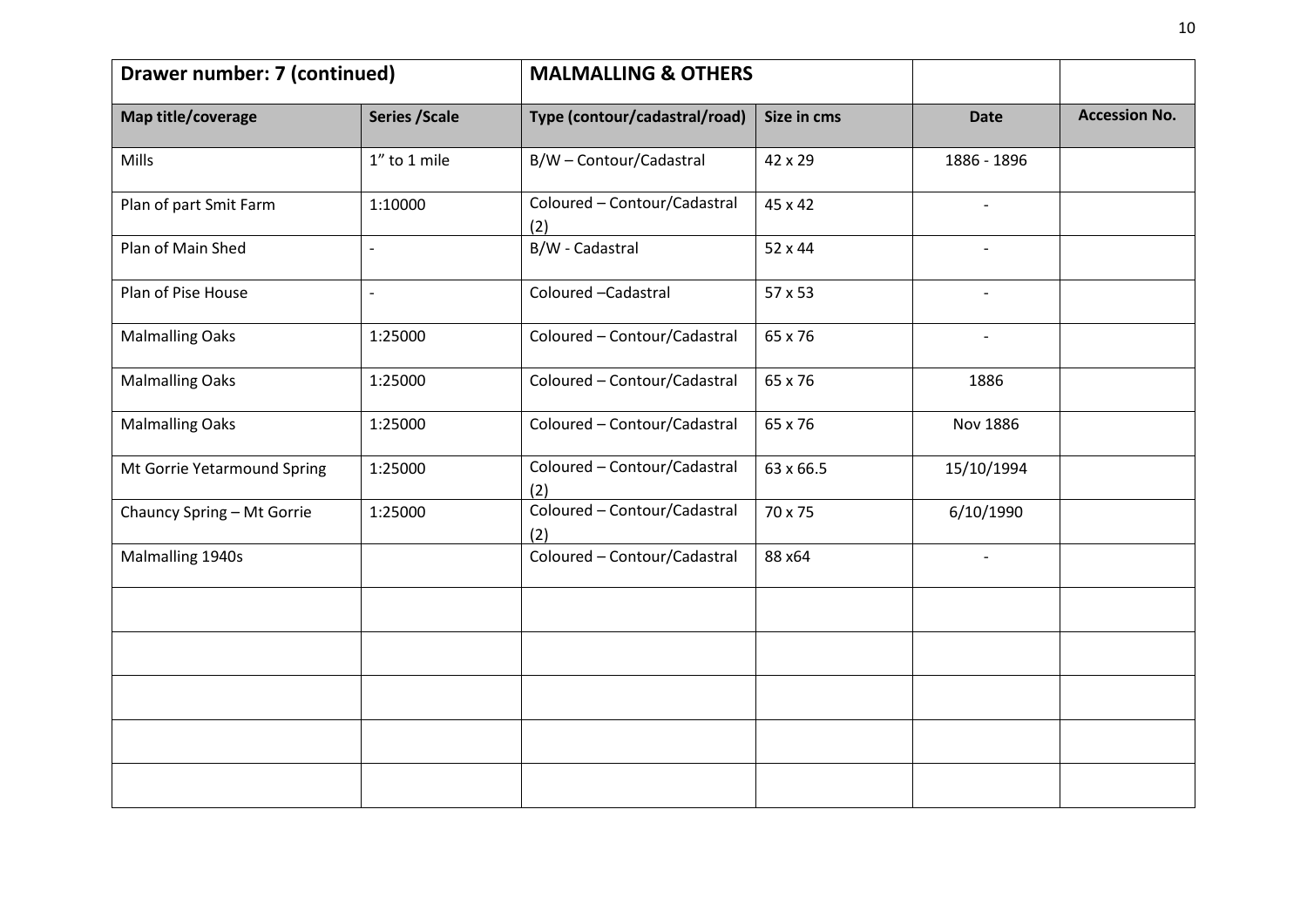| <b>Drawer number: 8</b>                                        |                          |                                   |                 |                          |                      |
|----------------------------------------------------------------|--------------------------|-----------------------------------|-----------------|--------------------------|----------------------|
| Map title/coverage                                             | <b>Series / Scale</b>    | Type (contour/cadastral/road)     | Size in cms     | <b>Date</b>              | <b>Accession No.</b> |
| Chidlow 1                                                      | 1:2000                   | B/W - Cadastral                   | 84.5 x 60.5     | Aug 1974                 |                      |
| Mundaring South F17-13                                         | $\overline{\phantom{a}}$ | B/W - Cadastral                   | 97 x 66         | $\overline{\phantom{a}}$ |                      |
| Mundaring SC (Chidlow)                                         | 1:25000                  | B/W - Cadastral                   | 100 x 70.5      |                          |                      |
| Mundaring SC 21                                                | In chains                | B/W - Cadastral                   | $100 \times 68$ | $\overline{\phantom{a}}$ |                      |
| <b>Central Districts 3B</b>                                    | 10 chains = $1$ inch     | B/W - Cadastral                   | 110 x 70        | $\overline{\phantom{a}}$ |                      |
| Mundaring 2 - Greenmount/Glen<br>Forrest/Darlington (2 copies) | 4 chains = $1$ inch      | Pink fabric - B/W - Cadastral     | 98 x 64         | 30/6/1987                | 2009.172             |
| Mundaring 3 Greenmount/Glen<br>Forrest (2 copies)              | $\overline{a}$           | As above, 1 laminated             | 99 x 65         |                          | 2009.167             |
| Mundaring 4                                                    | 2 chain scale            | B/W - Cadastral                   | 110 x 69        | $\overline{\phantom{a}}$ |                      |
| Mundaring 5 (2 copies)                                         | 2 chain scale            | B/W - Cadastral                   | $110 \times 67$ | 30/6/1987                |                      |
| Mundaring 6 (2 copies)                                         | 2 chain scale            | B/W - Cadastral                   | 110 x 66        | 30/6/1987                |                      |
| Mundaring 7 - Swan View (2)<br>copies)                         | $\overline{a}$           | B/W - Cadastral                   | 99 x 64         | 30/6/1987                | 2009.153             |
| Mundaring 9 (2 copies)                                         | 4 chain scale            | 1 plastic, 1 pink fabric Cad'tral | 100 x 66        | 30/6/1987                |                      |
| Mundaring 12                                                   | 4 chain scale            | Pink Fabric - Cadastral           | 99 x 63         | $\overline{\phantom{a}}$ |                      |
| Mundaring 13                                                   | 4 chain scale            | Pink Fabric - Cadastral           | 100 x 70        | 30/6/1987                |                      |
| Mundaring 21 - Wooroloo                                        | 3 chain scale            | B/W - Cadastral                   | 110 x 71.5      | $\overline{\phantom{a}}$ | 2009.170             |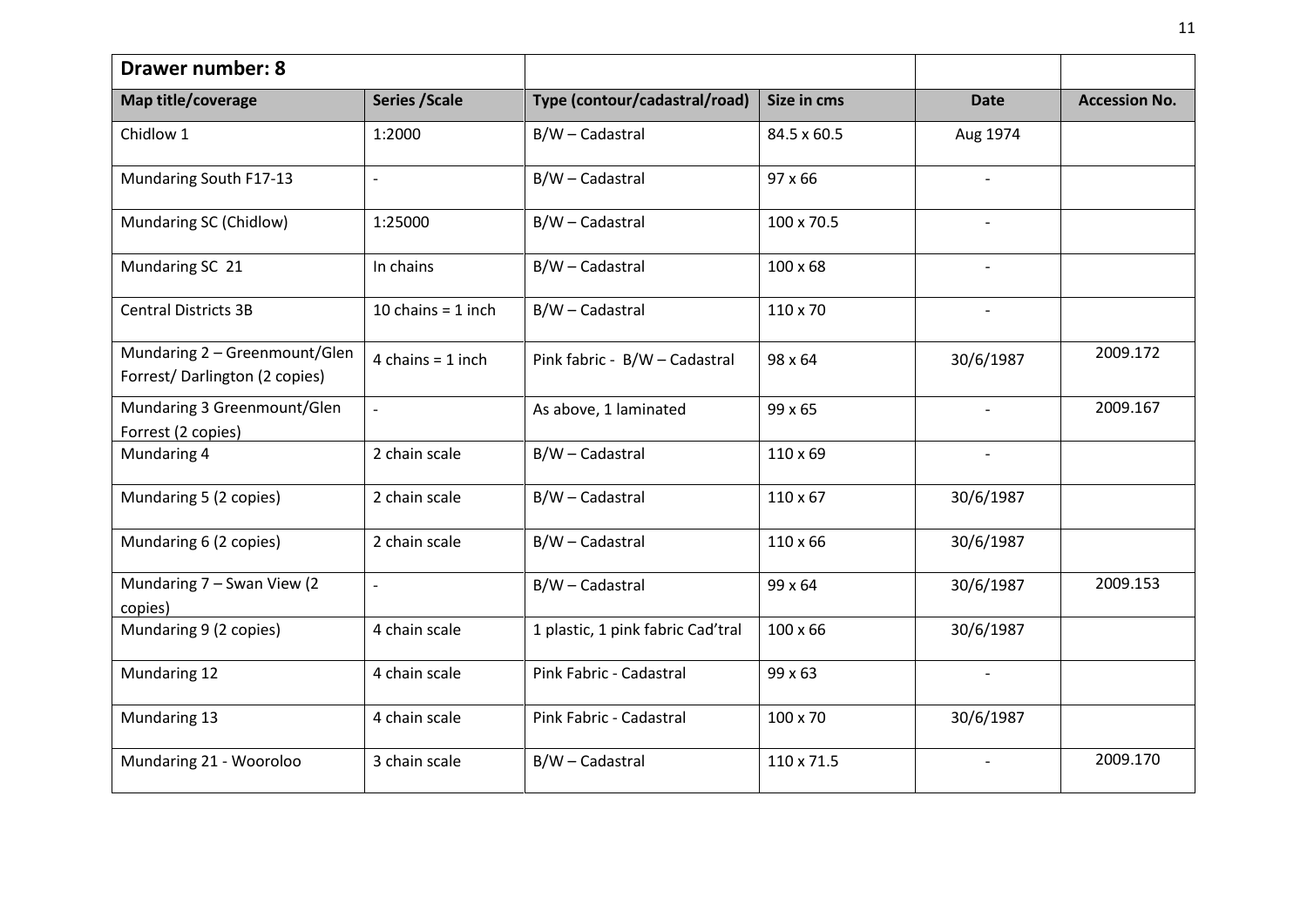| <b>Drawer number: 8</b><br>(continued)       |                       |                               |                 |                          |                      |
|----------------------------------------------|-----------------------|-------------------------------|-----------------|--------------------------|----------------------|
| Map title/coverage                           | <b>Series / Scale</b> | Type (contour/cadastral/road) | Size in cms     | <b>Date</b>              | <b>Accession No.</b> |
| Mundaring 23 - Blackboy Hill                 | 2 chain scale         | B/W - Cadastral               | $110\times 68$  | $\overline{\phantom{a}}$ | 2009.168             |
| Mundaring 25-Midland<br>Junction/West Ward   | 2 chain scale         | B/W - Cadastral               | 110 x 66        | $\overline{\phantom{a}}$ | 2009.171             |
| Mundaring 26                                 | 2 chain scale         | B/W - Cadastral               | $110\times 68$  | $\overline{\phantom{a}}$ |                      |
| Mundaring 27-<br>Swanview/Greenmount         | 2 chain scale         | B/W - Cadastral               | 110 x 66.5      |                          | 2009.163             |
| Mundaring 34 - Mundaring Weir<br>(2 copies)  | 8 chain scale         | Plastic - Cadastral, 1 B/W    | 100 x 70        | 30/6/1987                | 2009.166             |
| Helena Valley F17-13 - South<br>Ward/Midland | $\frac{1}{2}$         | Plastic - Cadastral           | 87 x 64.5       | 30/6/1987                | 2009.169             |
| Kalamunda 9 (2 copies)                       | 4 chain scale         | B/W - Cadastral               | $100 \times 64$ | 30/6/1987                |                      |
|                                              |                       |                               |                 |                          |                      |
|                                              |                       |                               |                 |                          |                      |
|                                              |                       |                               |                 |                          |                      |
|                                              |                       |                               |                 |                          |                      |
|                                              |                       |                               |                 |                          |                      |
|                                              |                       |                               |                 |                          |                      |
|                                              |                       |                               |                 |                          |                      |
|                                              |                       |                               |                 |                          |                      |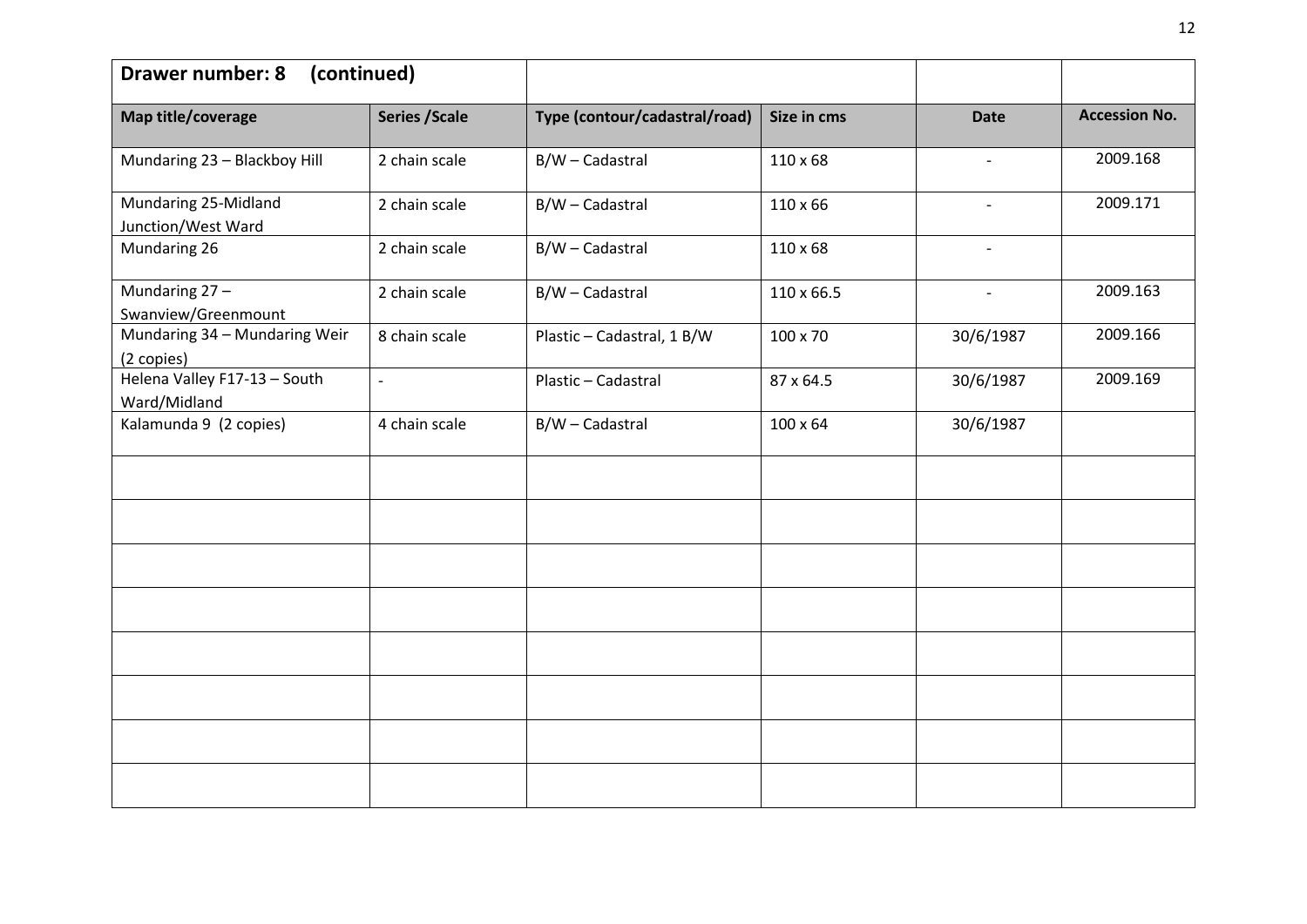| <b>Drawer number: 9</b>       |                          |                               |             |             |                      |
|-------------------------------|--------------------------|-------------------------------|-------------|-------------|----------------------|
| Map title/coverage            | <b>Series / Scale</b>    | Type (contour/cadastral/road) | Size in cms | <b>Date</b> | <b>Accession No.</b> |
| Mundaring District Museum (2) | $\overline{\phantom{a}}$ | Coloured - Cadastral          | 122 x 85    | 2010        |                      |
| Eastern Railway Network (2)   | $\overline{\phantom{a}}$ | Coloured - Cadastral          | 122 x 85    | 2010        |                      |
|                               |                          |                               |             |             |                      |
|                               |                          |                               |             |             |                      |
|                               |                          |                               |             |             |                      |
|                               |                          |                               |             |             |                      |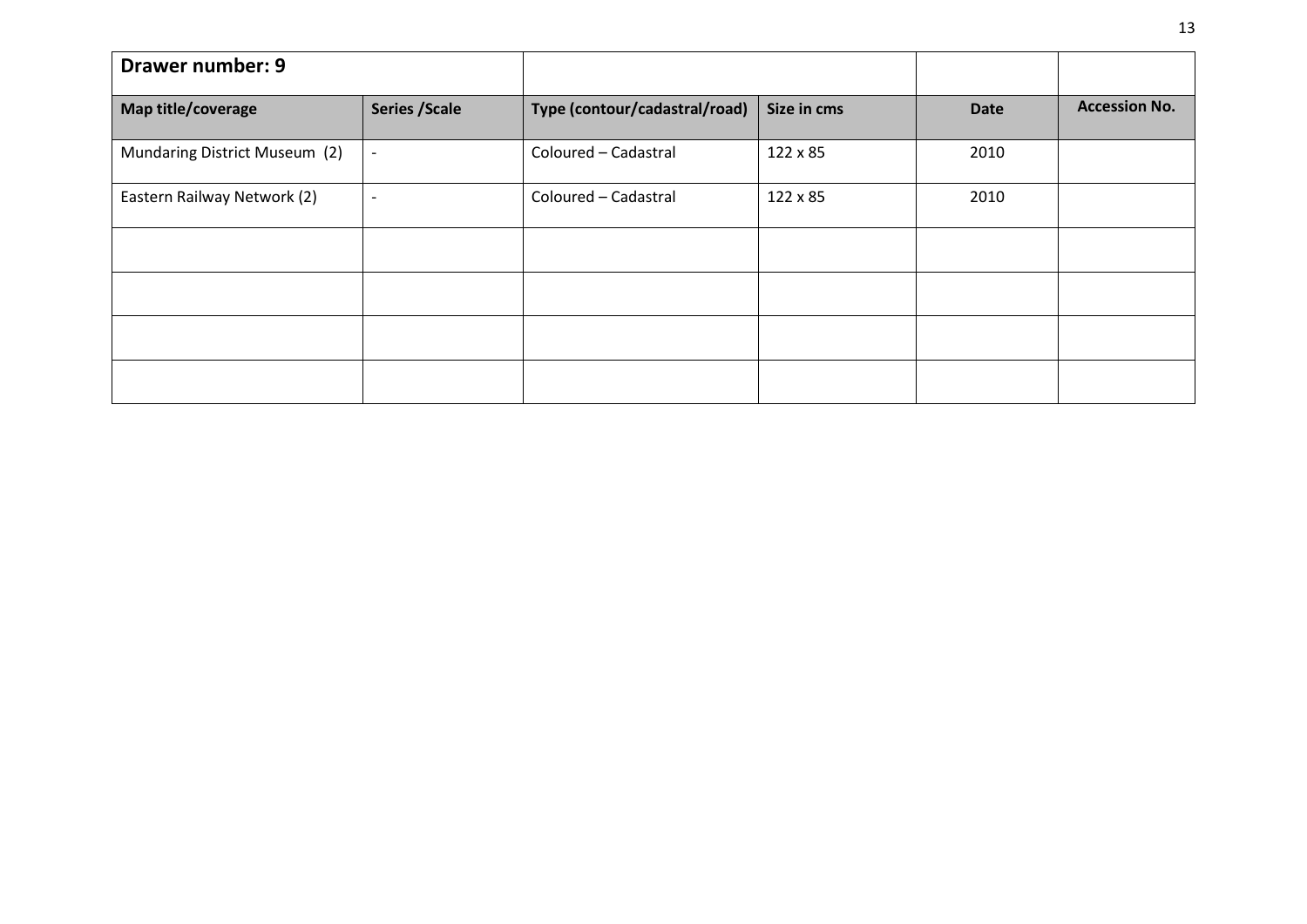| <b>Drawer number: 10</b>                        |                          |                                             |             |                          |                      |
|-------------------------------------------------|--------------------------|---------------------------------------------|-------------|--------------------------|----------------------|
| Map title/coverage                              | <b>Series / Scale</b>    | Type (contour/cadastral/road)               | Size in cms | <b>Date</b>              | <b>Accession No.</b> |
| Chidlow - Proposed extension to<br>signal cabin | $1/4" = 1$ foot          | B/W - Cadastral                             | 59.4 x 44.5 | 1950                     |                      |
| Glen Forrest Post Office (22305)                | $8' = 1$ inch            | B/W - Cadastral                             | 68 x 46     | $\overline{\phantom{a}}$ |                      |
| Mundaring Weir Line (PS 2)                      | $1'' = 50'$              | B/W - Cadastral (laminated)                 | 93 x 45     | 2/11/1909                |                      |
| Chidlow - Eastern Railway Main                  | $1'' = 50'$              | B/W - Cadastral                             | 107 x 42    | $\overline{\phantom{0}}$ |                      |
| Smith's Mill Railway Station                    | $1'' = 8'$               | B/W - Cadastral (laminated)                 | 70 x 60     | $\overline{\phantom{a}}$ |                      |
| Nyaania (Various)                               | $\overline{\phantom{a}}$ | Coloured - Contour/Cadastral<br>(Hardboard) | 80 x 60     | 1936 - 1954              |                      |
| Parkerville - Crossing Loop Line                | $1'' = 50'$              | Coloured - Cadastral<br>(Cardboard)         | 80 x 59.5   | 1922                     |                      |
| Stoneville alteration (East R'Iway)             | $1'' = 50'$              | Coloured - Cadastral<br>(Cardboard)         | 80 x 59.5   | 1931                     |                      |
| Eastern Railway                                 | $\overline{a}$           | Coloured - Cadastral<br>(Cardboard)         | 80 x 59.5   | 1958                     |                      |
| Chidlow Footbridge (34615)                      | $1/2$ ", $1$ " = 1 foot  | B/W - Cadastral                             | 84 x 58     | 20/7/1943                |                      |
| Compiled Plan - Glen Forrest                    | $1'' = 50'$              | B/W - Cadastral (laminated)                 | 80 x 59.5   | $\overline{\phantom{a}}$ |                      |
| Great Eastern Highway M.P.S.                    | $\overline{\phantom{a}}$ | Sepia - Cadastral                           | 84 x 59.5   | 1995                     |                      |
| E.R. Main - Chidlow's Well                      | $\overline{a}$           | B/W - Cadastral                             | 125 x 61    | $\overline{a}$           |                      |
| <b>Chidlow Station Building</b>                 | $\overline{\phantom{a}}$ | B/W - Cadastral                             | 126 x 61    | 1943                     |                      |
| <b>Mundaring Station Precinct</b>               | $\Box$                   | A3                                          |             | 1938                     |                      |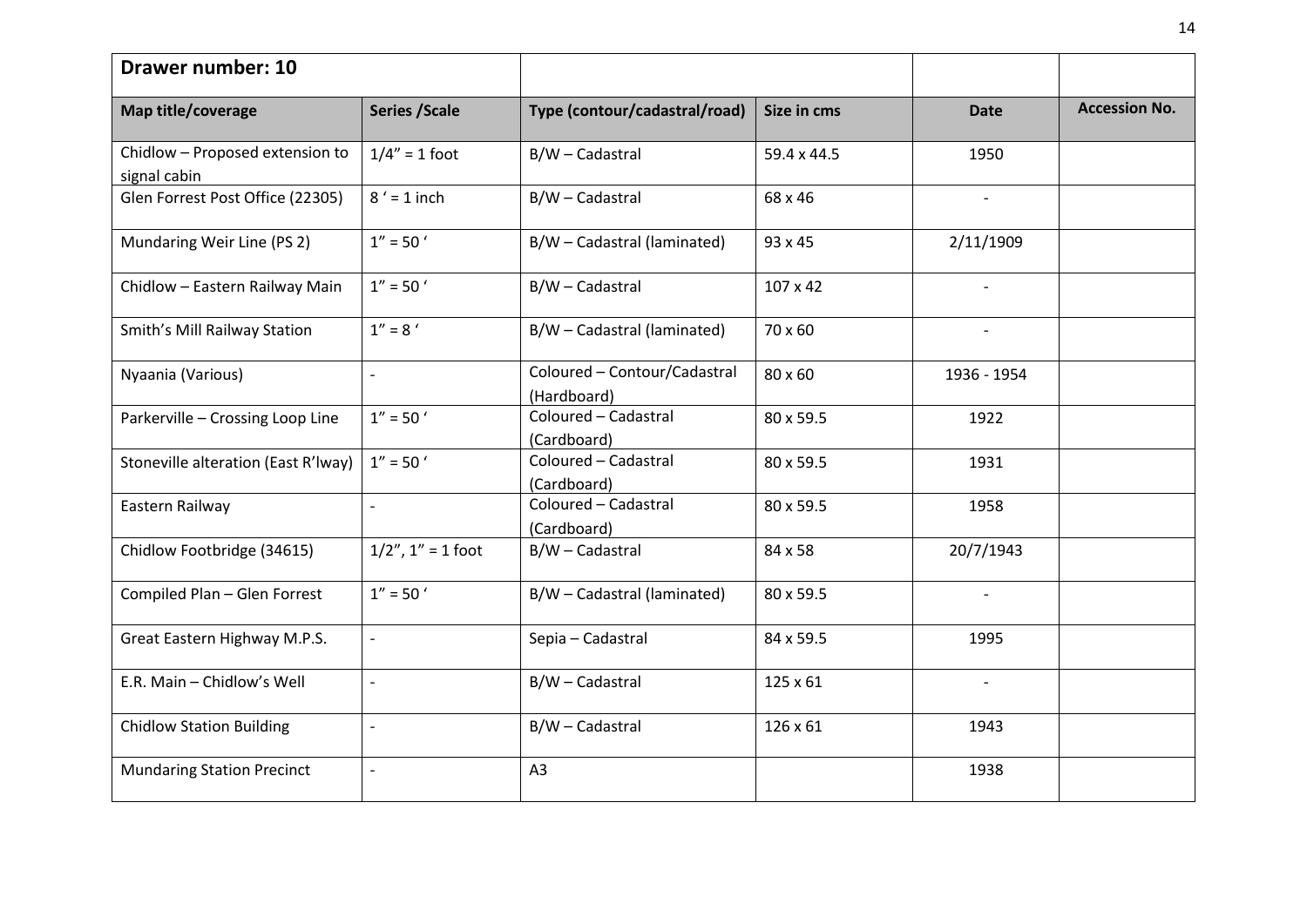| <b>Drawer number: 11</b>      |                          |                                        |             |             |                      |
|-------------------------------|--------------------------|----------------------------------------|-------------|-------------|----------------------|
| Map title/coverage            | <b>Series / Scale</b>    | Type (contour/cadastral/road)          | Size in cms | <b>Date</b> | <b>Accession No.</b> |
| Mundaring - Pen-Y-Bryn Estate | $\overline{\phantom{a}}$ | B/W - Contour/Cadastral<br>(laminated) | 42 x 55     | 1912        |                      |
|                               |                          |                                        |             |             |                      |
|                               |                          |                                        |             |             |                      |
|                               |                          |                                        |             |             |                      |
|                               |                          |                                        |             |             |                      |
|                               |                          |                                        |             |             |                      |
|                               |                          |                                        |             |             |                      |
|                               |                          |                                        |             |             |                      |
|                               |                          |                                        |             |             |                      |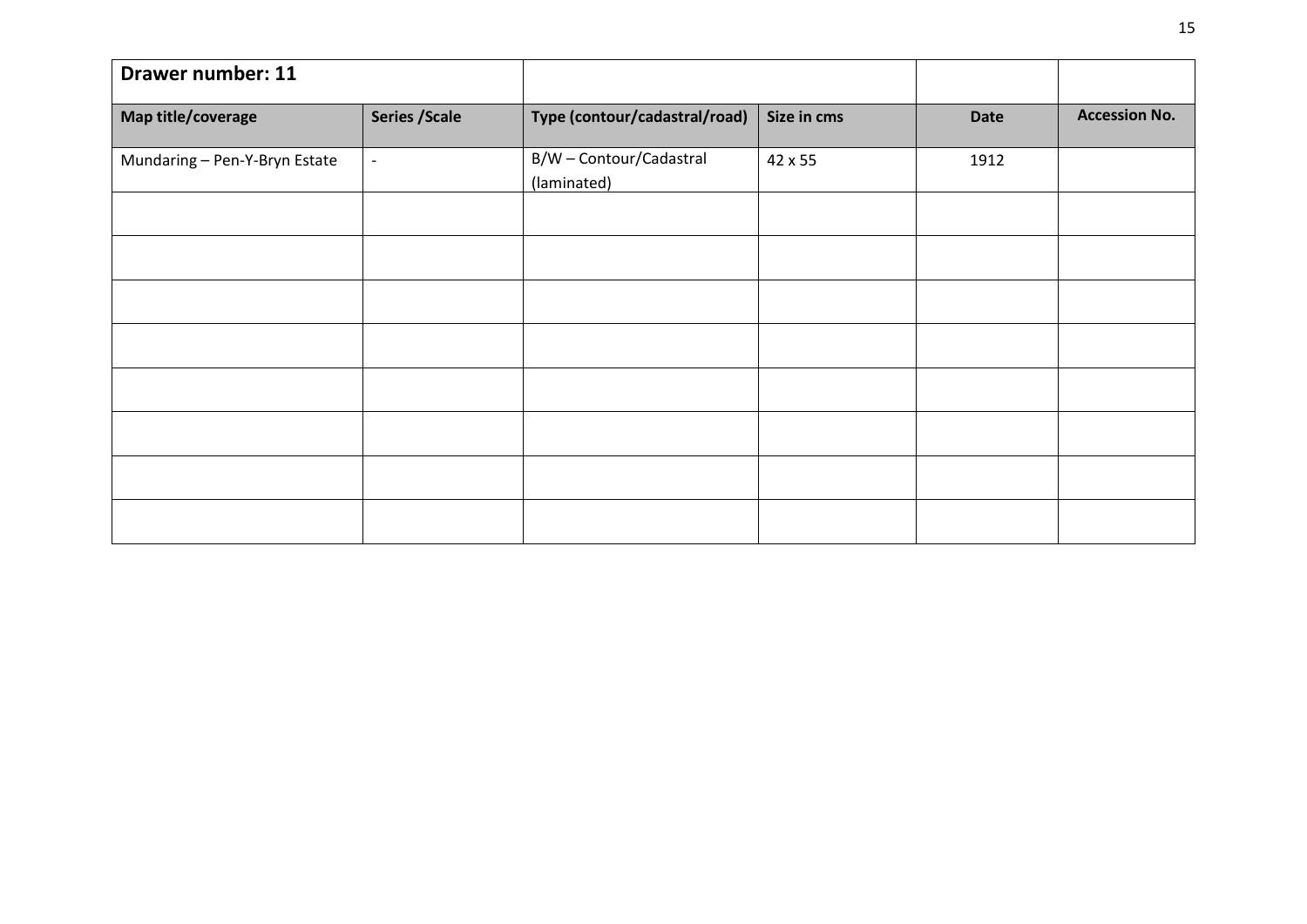| <b>Drawer number: 12</b>                        |                       |                                          |                 |                          |                      |
|-------------------------------------------------|-----------------------|------------------------------------------|-----------------|--------------------------|----------------------|
| Map title/coverage                              | <b>Series / Scale</b> | Type (contour/cadastral/road)            | Size in cms     | <b>Date</b>              | <b>Accession No.</b> |
| <b>Central Districts 3A</b>                     | 10 chains = $1''$     | B/W laminated - Cadastral                | 100 x 70        | 30/6/1987                | 2009.141             |
| Central Districts 4 - Midland                   | 20 chains = $1''$     | B/W laminated - Cadastral                | 103 x 69        | 30/6/1987                | 2009.147             |
| Junction/Parkerville<br>Mundaring 4             | 2 chains              | Laminated                                | 100 x 70        | 30/6/1987                | 2009.143             |
| Mundaring $16(2)$ -<br>Mundaring/Sawyers Valley | 4 chains              | Pink Fabric + 1 laminated -<br>Cadastral | 98.5 x 66       |                          | 2009.145             |
| Mundaring 17 (2) - Mt Helena                    | 4 chains              | Pink Fabric + 1 laminated -<br>Cadastral | 98.5 x 66       | $\overline{\phantom{a}}$ | 2009.139             |
| Mundaring 18 (2) Mt Helena/<br>Sawyers Valley   | 4 chains              | $B/W + 1$ laminated - Cadastral          | 100 x 70        | 30/6/1987                | 2009.138             |
| Mundaring 19 (2) Swan/ Sawyers<br>Valley        | 4 chains              | $B/W + 1$ laminated - Cadastral          | 100 x 69        | 30/6/1987                | 2009.142             |
| Mundaring 20(2)                                 | 4 chains              | $B/W + 1$ laminated - Cadastral          | 100 x 70        | 30/6/1987                |                      |
| Mundaring 22 - Gt Eastern<br>Hway/Morrison Road | 2 chains              | B/W - Cadastral                          | $110 \times 67$ | $\overline{\phantom{a}}$ | 2009.140             |
| Mundaring 24 (2)                                | 2 chains              | $B/W + 1$ laminated - Cadastral          | 110 x 69        | $\overline{\phantom{a}}$ |                      |
| Mundaring 28                                    | 2 chains              | B/W - Cadastral                          | 110 x 70        |                          |                      |
| State Forrest No.54 (2)                         | $\overline{a}$        | $B/W + 1$ laminated - Cadastral          | 100 x 70        | 30/6/1987                |                      |
|                                                 |                       |                                          |                 |                          |                      |
|                                                 |                       |                                          |                 |                          |                      |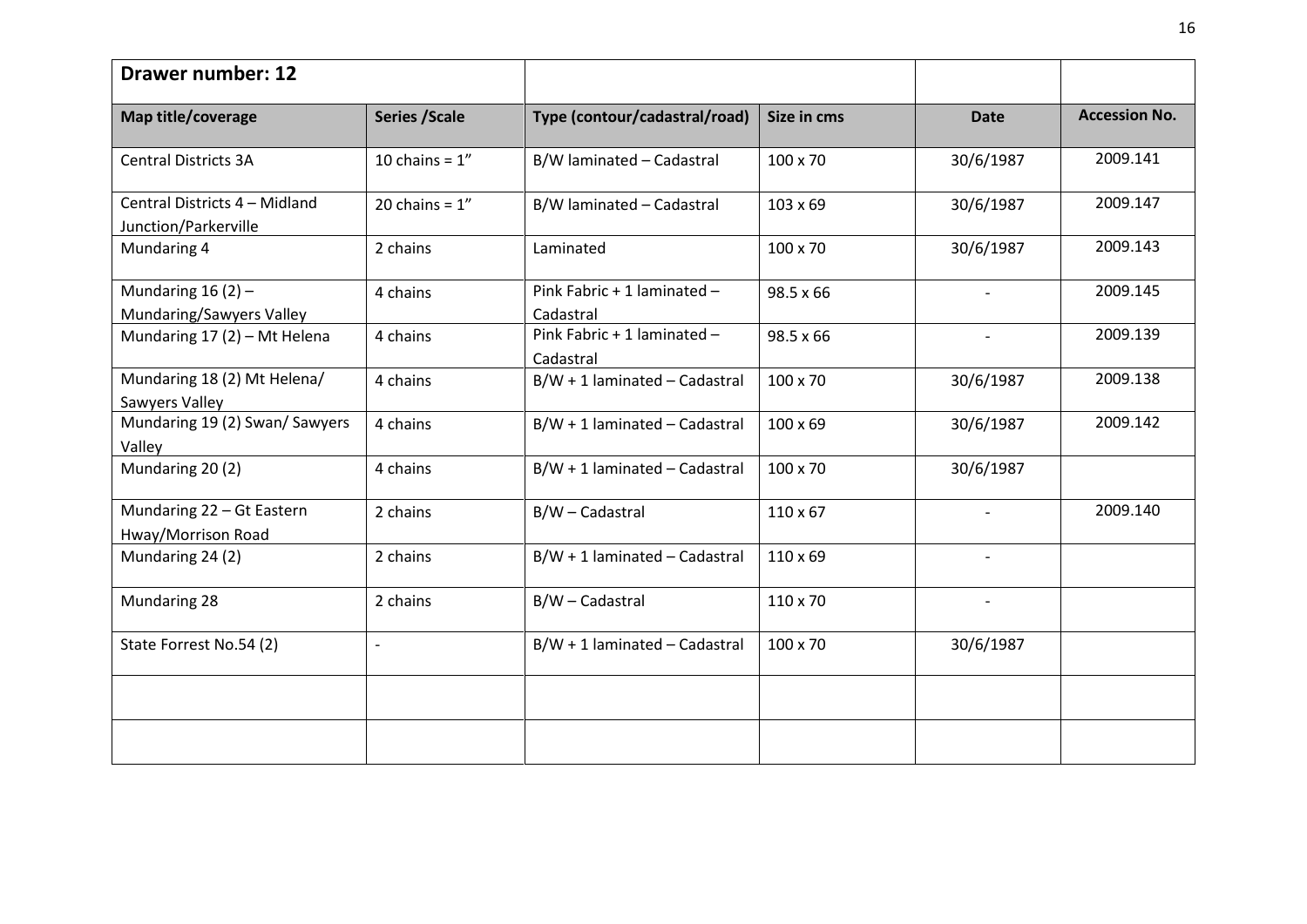|                                                            |                       |                                          |                 |                          | 17                   |
|------------------------------------------------------------|-----------------------|------------------------------------------|-----------------|--------------------------|----------------------|
| <b>Drawer number: 13</b>                                   |                       |                                          |                 |                          |                      |
| Map title/coverage                                         | <b>Series / Scale</b> | Type (contour/cadastral/road)            | Size in cms     | <b>Date</b>              | <b>Accession No.</b> |
| Map F16-16 (2)                                             | 2 chains = $1''$      | $B/W + 1$ laminated - Cadastral          | $100 \times 67$ | 30/6/1987                | 2009.158             |
| <b>Beechina Townsite</b>                                   | 3 chains = $1''$      | B/W - laminated - Cadastral              | 110 x76         |                          | 2009.156             |
| Central Districts 2 - Swan Locs                            | 20 chains = $1''$     | B/W - laminated - Cadastral              | 99 x 69.5       | $\overline{\phantom{a}}$ | 2009.151             |
| Central Districts 3B -<br>Wooroloo/Beechina                | 10 chains = $1''$     | Laminated - Cadastral                    | 100 x 70        | 30/6/1987                | 2009.159             |
| Central Districts 3C (2)                                   | 10 chains = $1''$     | B/W + 1 laminated - Cadastral            | 100 x 70        | 30/6/1987                | 2009.150             |
| <b>Central Districts 3D</b>                                | 10 chains = $1''$     | B/W + 1 laminated - Cadastral            | 100 x 70        | 30/6/1987                | 2009.149             |
| Mundaring 1 - Greenmount (2)                               | 4 chains = $1''$      | Pink Fabric - 1 laminated -<br>Cadastral | 100 x 70        | 30/6/1987                | 2009.157             |
| Mundaring 8 - Parkerville                                  | 4 chains = $1''$      | Pink Fabric - Cadastral                  | 98 x 64         |                          | 2009.154             |
| Mundaring 10 - Glen<br>Forrest/Greenmount (2)              | 4 chains = $1''$      | Pink Fabric - 1 laminated -<br>Cadastral | $100 \times 64$ | 30/6/1987                | 2009.165             |
| Mundaring 11 - Parkerville/Swan<br>Locs $(2)$              | 4 chains = $1''$      | B/W-1 laminated - Cadastral              | 100 x 65        | 30/6/1987                | 2009.162             |
| Mundaring 12 - Parkerville                                 | 4 chains = $1''$      | Laminated - Cadastral                    | 100 x 65        | 30/6/1987                | 2009.161             |
| Mundaring 13                                               | 4 chains = $1''$      | Pink Fabric - Cadastral                  | $97 \times 63$  |                          |                      |
| Mundaring 14 - Parkerville/Mt<br>Helena (2)                | 4 chains = $1''$      | Pink Fabric - 1 laminated -<br>Cadastral | $100 \times 64$ | 30/6/1987                | 2009.152             |
| Mundaring 15 - Parkerville/Mt<br>Helena/Sawyers Valley (2) | 4 chains = $1''$      | Pink Fabric - 1 laminated -<br>Cadastral | 100 x 64        | $\blacksquare$           | 2009.160             |
| Mundaring 27                                               | 2 chains = $1''$      | Laminated - Cadastral                    | 98.5 x 70       | 30/6/1987                |                      |